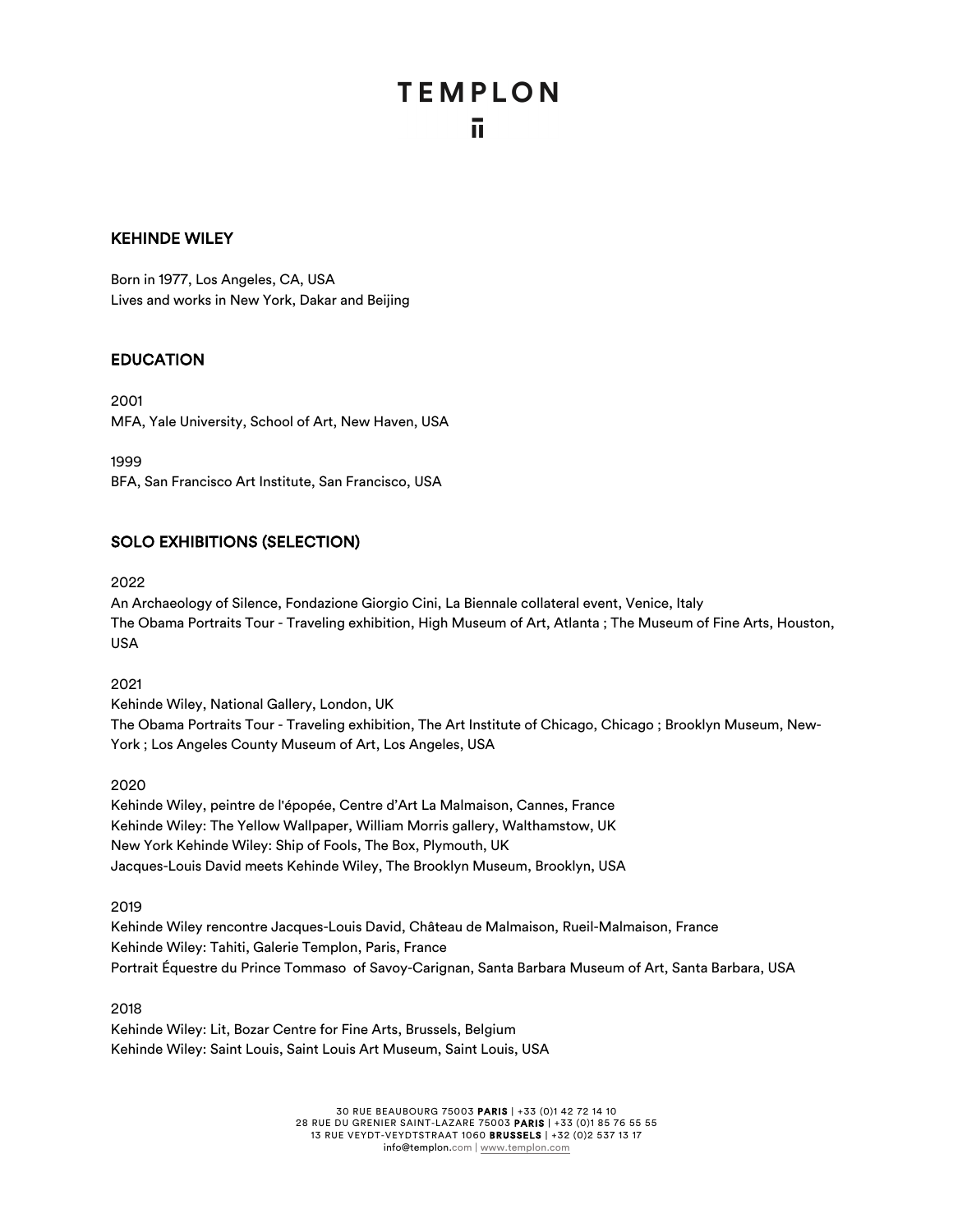Spotlight — Selections from Kehinde Wiley's, The World Stage : Israel, Skirball Cultural Center, Los Angeles, USA

#### 2017

In Search Of The Miraculous, Stephen Friedman, London, UK Trickster, Sean Kelly, New York, USA Kehinde Wiley : A New Republic, Toledo Museum of Art, Toledo; Oklahoma City Museum of Art, Oklahoma City, USA

### 2016

Lamentation, Petit Palais, Paris, France Kehinde Wiley: A New Republic, Seattle Art Museum, Seattle; Virginia Museum of Fine Arts, Richmond; Phoenix Art Museum, Phoenix, USA

### 2015

Kehinde Wiley: A New Republic, The Brooklyn Museum, Brooklyn; Modern Art Museum of Fort Worth, Fort Worth, USA

### 2014

A New Republic, High Museum of Art, Atlanta, USA Kehinde Wiley : Memling, Taft Museum, Cincinnati, USA The World Stage : Haiti, Roberts & Tilton, Los Angeles, USA Shaq loves people, the flag art foundation, Chicago, USA

#### 2013

Kehinde Wiley : Memling, Phoenix Art Museum, Phoenix, USA The World Stage : Israël, The Contemporary Jewish Museum, San Francisco; The Boise Art Museum, Boise, USA The World Stage : Jamaica, Stephen Friedman Gallery, London, UK

#### 2012

The World Stage : France, Galerie Daniel Templon, Paris, France The World Stage : Israël, the Jewish Museum, New York, USA An Economy of Grace, Sean Kelly Gallery, New York, USA

#### 2011

The World Stage : Israël, Roberts & Tilton, Los Angeles, USA Kehinde Wiley : Selected Works, SCAD Museum of Art, Savannah, USA

#### 2010

The World Stage : India - Sri Lanka, Rhona Ho man Gallery, Chicago, USA Kehinde Wiley : Legends of Unity World Cup 2010 PUMA, Apparel Design Gallery, Berlin, Germany ; Topographie de l'Art, Paris, France Deitch Projects, New York, USA ; Elms Lesters, London, UK ; UCCA, Beijing, China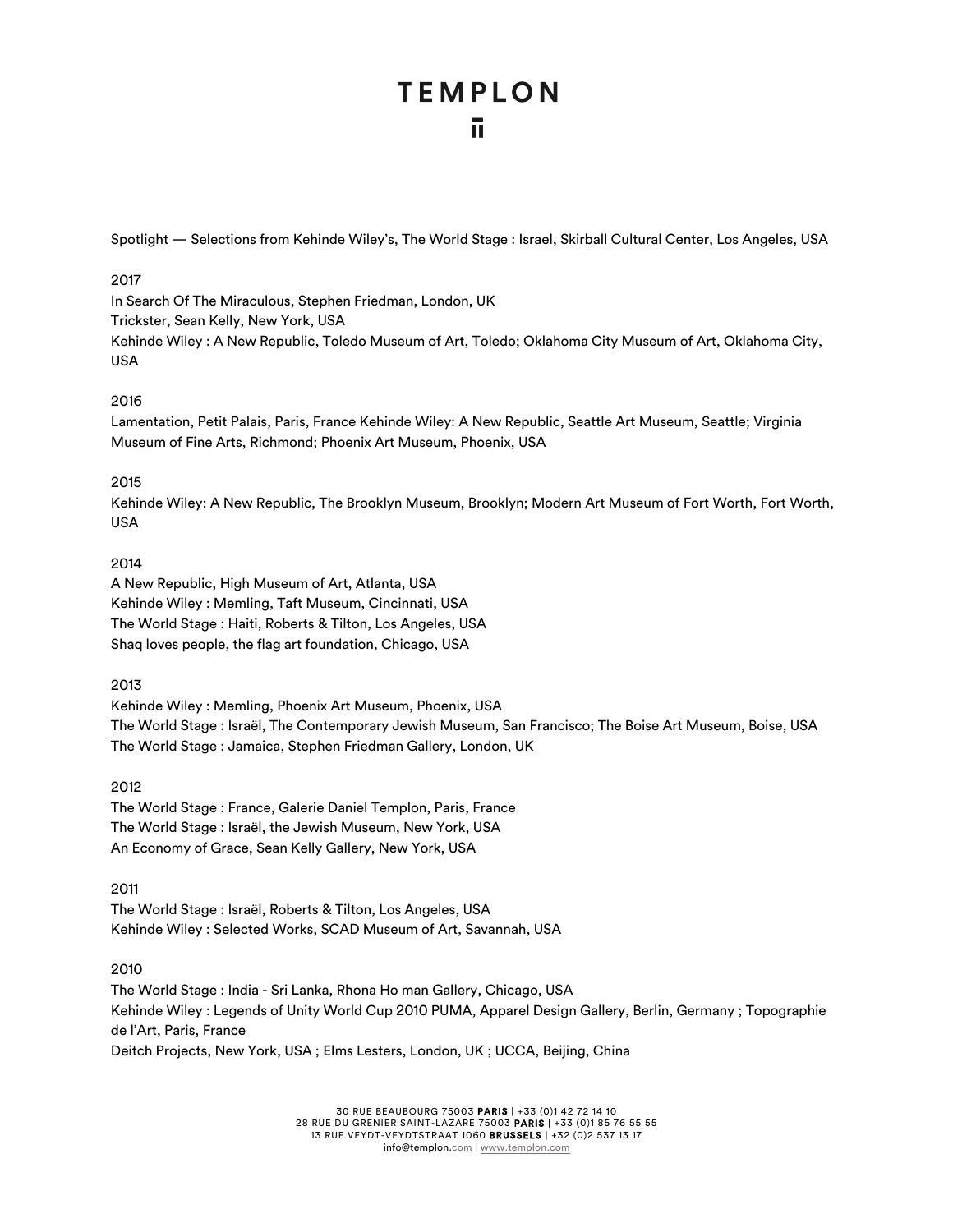#### 2009

The World Stage : Brazil, Roberts & Tilton, Los Angeles, USA The World Stage : Africa, Lagos-Dakar, Artpace, San Antonio, USA

#### 2008

The World Stage : Africa, Lagos-Dakar, The Studio Museum in Harlem, New York, USA Down, Deitch Projects, New York, USA Focus : Kehinde Wiley, Modern Art Museum of Fort Worth, Fort Worth, USA

#### 2007

Kehinde Wiley, Portland Art Museum, Portland, USA The World Stage : China, John Michael Kohler Arts Center, Sheboygan, USA

#### 2006

Scenic, Rhona Ho man Gallery, Chicago, USA Columbus, Columbus Museum of Art, Columbus ; Roberts & Tilton, Los Angeles, USA Kehinde Wiley, Sorry, We're Closed, Brussels, Belgium

#### 2005

Rumors of War, Deitch Projects, New York, USA White, Conner Contemporary, Washington, USA Bound - Kehinde Wiley Paintings, Franklin Art Works, Minneapolis, USA

#### 2004

Passing/Posing The Paintings of Kehinde Wiley, The Brooklyn Museum of Art, Brooklyn, USA Easter Realness, Rhona Ho man Gallery, Chicago, USA

2003 Faux/Real, Deitch Projects, New York, USA Pictures at an Exhibition, Roberts & Tilton, Los Angeles, USA

2002 Passing/Posing, Rhona Ho man Gallery, Chicago, USA

## GROUP EXHIBITIONS (SELECTION)

2022 Lux et Veritas, NSU Art Museum, Fort Lauderdale, Florida, USA Fictions of Emancipation: Carpeaux Recast, The Metropolitan Museum of Art, New York City, USA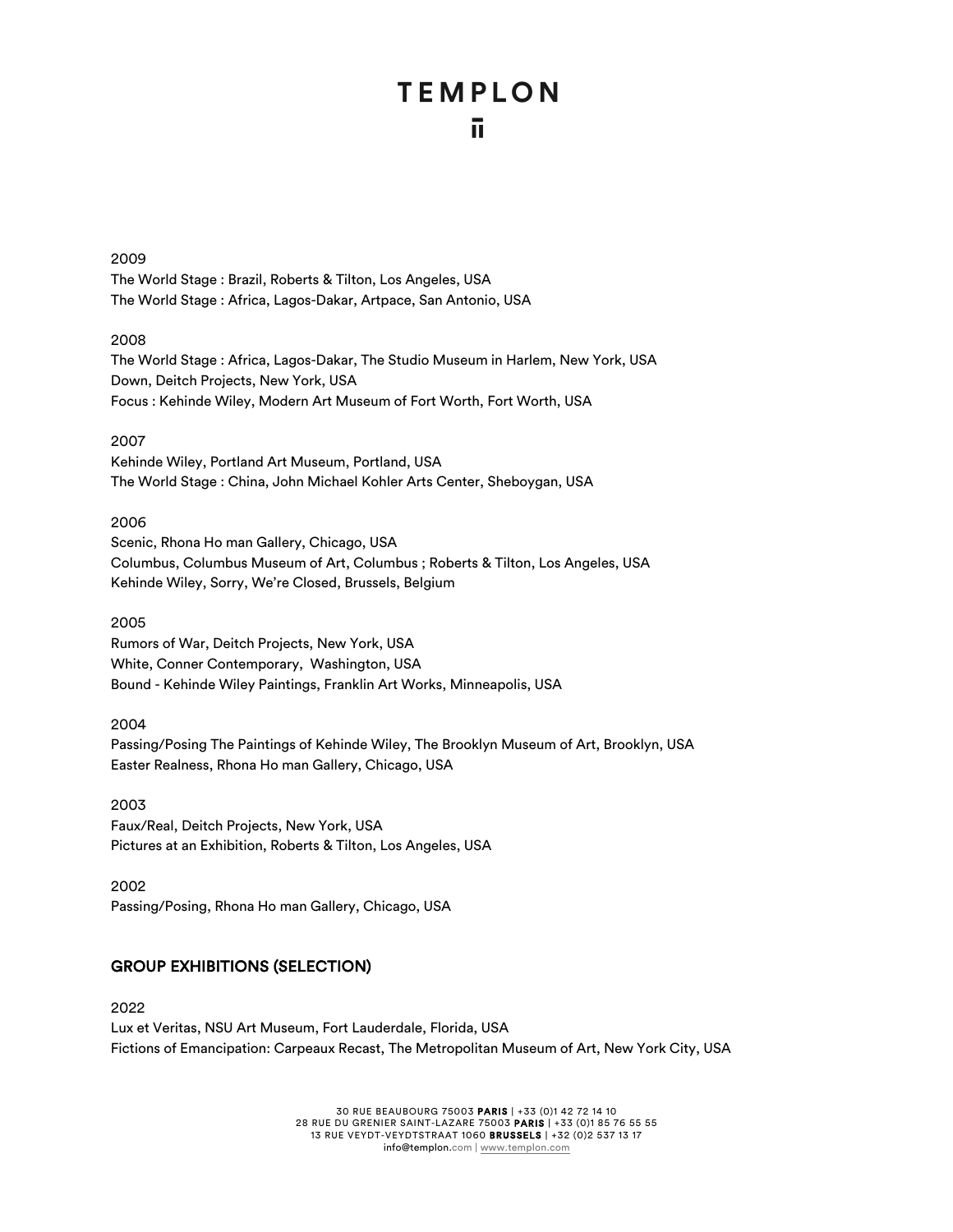# **TEMPLON** ū

Artists Inspired by Music: Interscope Reimagined, LACMA, Los Angeles, USA

2021

30 Americans, Columbia Museum of Art, Columbia, USA Black Refractions: Highlights from the Studio Museum in Harlem, Frye Art Museum, Seattle, USA

## 2020

Memling Now, Sint-Janshospitaal, Bruges, Belgium

Black Refractions: Selections from The Studio Museum in Harlem, Utah Museum of Fine Arts, Salt Lake City, Utah; Frye Art Museum, Seattle, Washington; Smith College, Museum of Art, Northampton, Massachusetts, USA Impart Collectors' Show, School of the Arts, Singapore, Singapore

TEXTURES: The History and Art of Black Hair, Kent State University Museum, Kent, Ohio, USA

The Shape of Abstraction: Selections from the Ollie Collection, Saint Louis Museum of Art, Saint Louis, Missouri, USA

Queen: From the Collection of CCH Pounder, The Charles H. Wright Museum of African American History, Detroit, Michigan, USA

## 2019

Kehinde Wiley in 30 Americans, Barnes Foundation, Philadelphia, USA

Kehinde Wiley, Marina Abramović, Joseph Kosuth, and Kris Martin in Icons: Worship and Adoration, Kunsthalle Bremen, Bremen, Germany

Dawoud Bey and Kehinde Wiley in Afrocosmologies: American Reflections, Wadsworth Atheneum, Hartford, USA Street Dreams: how hip hop took over fashion, Kunsthal, Rotterdam, Pays-Bas

Comeback, Art historical renaissance in contemporary art, Kunsthalle Tübingen, Tübingen, Germany

On Their Own Terms, Windgate Centre of Art and Design, University of Arkansas, Little Rock, USA

30 Americans, Joslyn Art Museum, Omaha, USA Dreamweavers, United Talent Agency Artist Space, Los Angeles, USA

Beyond Truth: Photography after the Shutter, Cleveland Museum of Art, Cleveland, USA Black Refractions: Highlights from The Studio Museum in Harlem, The Museum of the African Diaspora, San Francisco; Gibbes Museum of Art, Charleston; Kalamazoo Institute of Arts; Smith College Museum of Art, Northampton; Frye Art Museum, Seattle; Utah Museum of Fine Arts, Salt Lake City, USA

## 2018

30 Americans: Rubell Family Collection, The Clay Center, Charleston; Mcnay Art Museum, San Antonio, USA America's Presidents, National Portrait Gallery, Smithsonian Institution, Washington, USA Beyond Borders: Global Africa, University of Michigan Museum of Art, Ann Arbor, USA Breaking the Mold: Investigating Gender, Speed Art Museum, Louisville, USA Expanding Narratives: The Figure and the Ground, Smart Museum of Art at the University of Chicago, Chicago, USA Go Figure, The Pizzuti Collection, Columbus, USA Money with a Capital "M", Haifa Museum of Art, Haifa, Israel Reclamation! Pan African Works from the Beth Rudin DeWoody Collection, Taubman Museum of Art, Roanoke, USA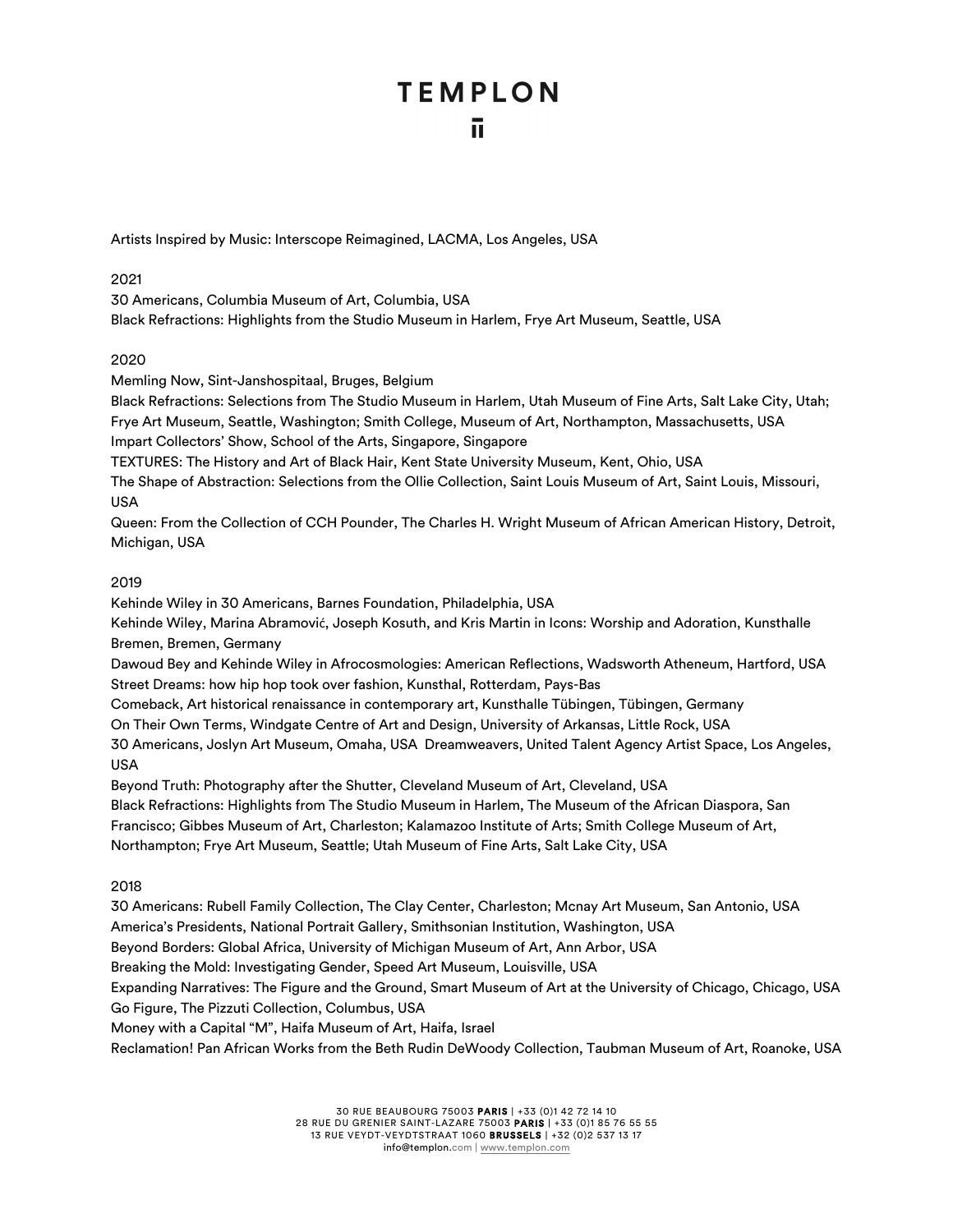# **TEMPLON** ū

RESPECT: Hip-Hop Style & Wisdom, Oakland Museum of California (OMCA), Oakland, USA Talisman in the Age of Di erence, Stephen Friedman Gallery, London, UK Michael Jackson: On the Wall, National Portrait Gallery, London, UK The World's Game: F tbol and Contemporary Art, Pérez Art Museum, Miami, USA Rayski und die Jagd, Albertinum Museum, Dresden, Germany Par amour du jeu 1998-2018, Magasins Généraux, Pantin, France

### 2017

Art vs. Fetishism or The Utility of Idolatry, Pan American Art Projects, Miami, USA 30 Americans: Rubell Family Collection, Tacoma Art Museum, Tacoma, USA Africa Pop Studio, Tang, Saratoga Springs, USA All Things Being Equal..., Zeitz Museum of Contemporary Art Africa, Cape Town, South Africa Harlem: Found Ways, The Ethelbert Cooper Gallery of African & African American Art, Harvard University, Cambridge, USA Selected, Sean Kelly Gallery, New York, USA The Human Form, Berggruen Gallery, San Francisco, USA

### 2016

Open This End: Contemporary Art from the Collection of Blake Byrne Miriam and Ira D. Wallach Art Gallery, Columbia University, New York; Ronna and Eric Ho man Gallery of Contemporary Art, Lewis & Clark College, Portland, USA

Group Exhibition: 40 Years Part 2: Gender. Race. Identity., Rhona Ho man Gallery, Chicago, USA A Material Legacy: The Nancy A. Nasher and David J. Haemisegger Collection of Contemporary Art, Princeton University Art Museum, Princeton, USA

"BIG", Bill Hodges Gallery, Brooklyn, USA

Turn the Page: The First Ten Years of Hi-Fructose, Virginia Museum of Contemporary Art, Virginia Beach, USA 30 Americans, Cincinnati Art Museum, Cincinnati, USA

Contemporary Art, Princeton University Art Museum, Princeton, USA

Framing Beauty, The Grundwald Gallery, Bloomington, USA

In Context: Africans in America, Goodman Gallery and Johannesburg Art Gallery, Johannesburg, South Africa Remix, Columbia Museum of Art, Columbia, USA

Uncommon Likeness: Identity in Flux, Lincoln, USA

Versus Rodin: Bodies across space and time, The Art Gallery of South Australia, Adelaide, Australia You go to my head, Galerie Templon, Brussels, Belgium

## 2015

Reality of My Surroundings: The Contemporary Collection, Nasher Museum of Art at Duke University, Durham, USA Open This End: Contemporary Art from the Collection of Blake Byrne, Nasher Museum of Art at Duke University, Durham; Ohio State University Arts Space, Columbus, USA

In Pro le: Portraits from the Permanent Collection, The Studio Museum of Harlem, New York, USA

The Rise of Sneaker Culture, The Brooklyn Museum, Brooklyn, USA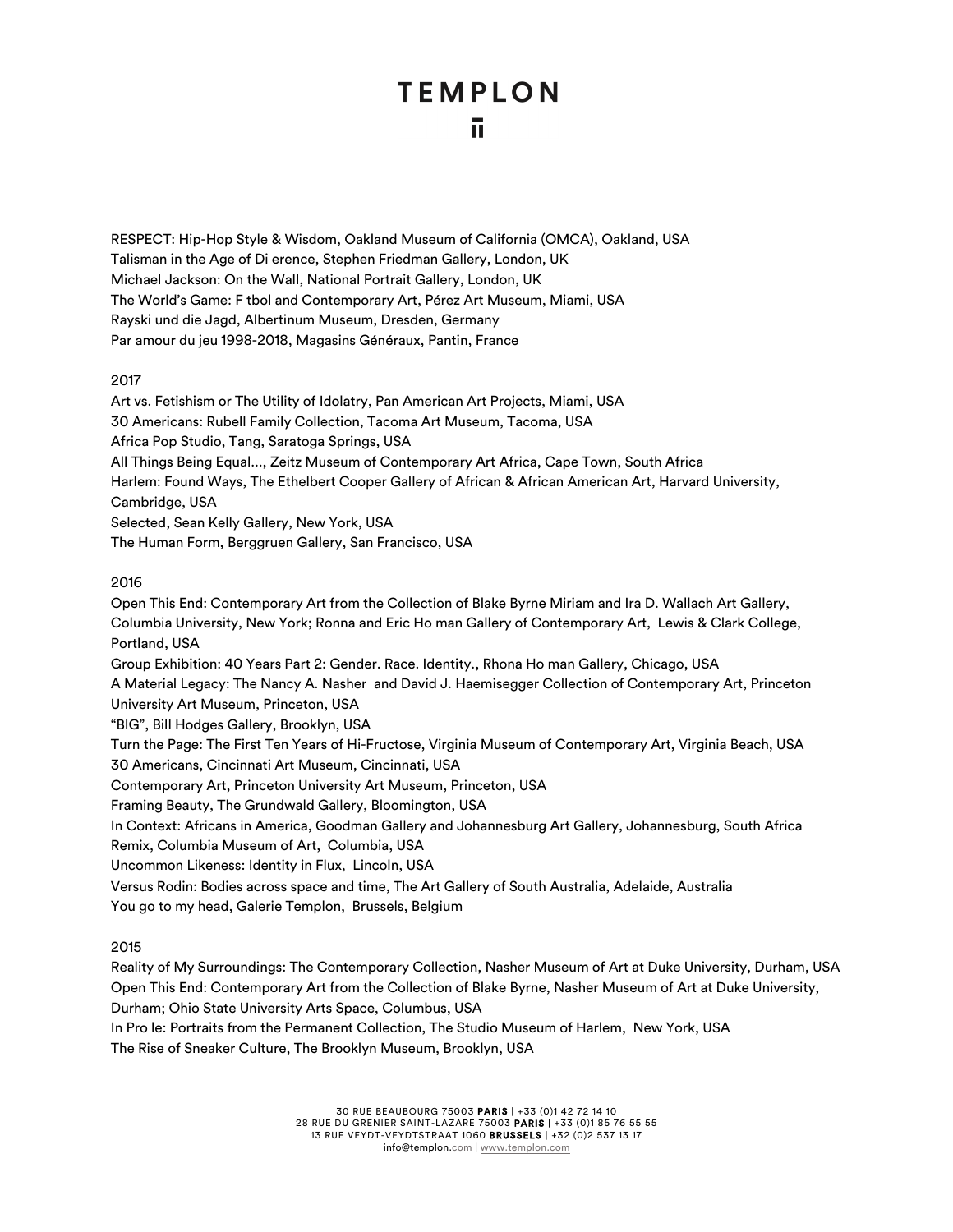# **TEMPLON** īī.

Portraiture Through the Ages, Agnews, London, UK I Like It Like This, Sotheby's, New York, USA Twentieth Anniversary Exhibition, Stephen Friedman Gallery, London, UK Rush20: 1995-2015, Rush Philanthropic Arts Foundation, Philadelphia, USA Fifteen x Fifteen, Bill Hodges Gallery, Brooklyn, USA 30 Americans, Detroit Institute of Arts, Detroit, USA

#### 2014

Black Eye, Concept NV, New York, USA History, Bill Hodges Gallery, Brooklyn, USA Africa Now: Political Patterns, Seoul Museum of Art, Seoul, South Korea Study from the Human Body, Stephen Friedman Gallery, London, UK Somos Libres II, Pinacoteca Giovanni e Marella Agnelli, Turin, Italy Masculine / Masculine. The Nude Man in Art from 1800 to the Present Day, Museo Nacional de Arte, Mexico City, Mexico Footbol: The Beautiful Game, Los Angeles Museum of Art, Los Angeles, USA Face to Face, Wall to Wall, Yellowstone Art Museum, Billings, USA History, Bill Hodges Gallery, Brooklyn, USA Forms of Attraction: Kjaerholm, Tenreiro and Selected Works, Sean Kelly Gallery, New York, USA Other Ways; Other Times: In uences of African- American Tradition from St. Louis Collections, Philip Slein Gallery, St. Louis, USA The Figure in Process: de Kooning to Kapoor, 1955-2015, Pivot Art + Culture, Seattle, USA

#### 2013

Les Aventures de la Vérité, Fondation Maeght, Saint-Paul de Vence, France Masculin / Masculin. L'homme nu dans l'art : de 1800 à nos jours, Musée d'Orsay, Paris, France Through the Eyes of Texas: Masterworks from Alumni Collections, The Blanton Museum of Art, Austin, USA 30 Americans, Milwaukee Art Museum, Milwaukee, USA

2012

Looped, Utah Museum of Contemporary Art, Salt Lake City, USA The Human Touch: Selections from the RBC Wealth Management Art Collection, RedLine Gallery, Denver; The Scottsdale Museum of Contemporary Art, Scottsdale, USA The Soul of a City: Memphis Collects African American Art, Memphis Brooks Museum of Art, Memphis, USA 30 Americans, Chrysler Museum of Art, Norfolk, USA All I Want is a Picture of You, Angles Gallery, Los Angeles, USA BAILA con Duende, Watts Towers Arts Center and Charles Mingus Youth Arts Center Campus, Los Angeles, USA The Bearden Project, The Studio Museum in Harlem, New York, USA

2011

Parallel Perceptions, New York City Opera, New York, USA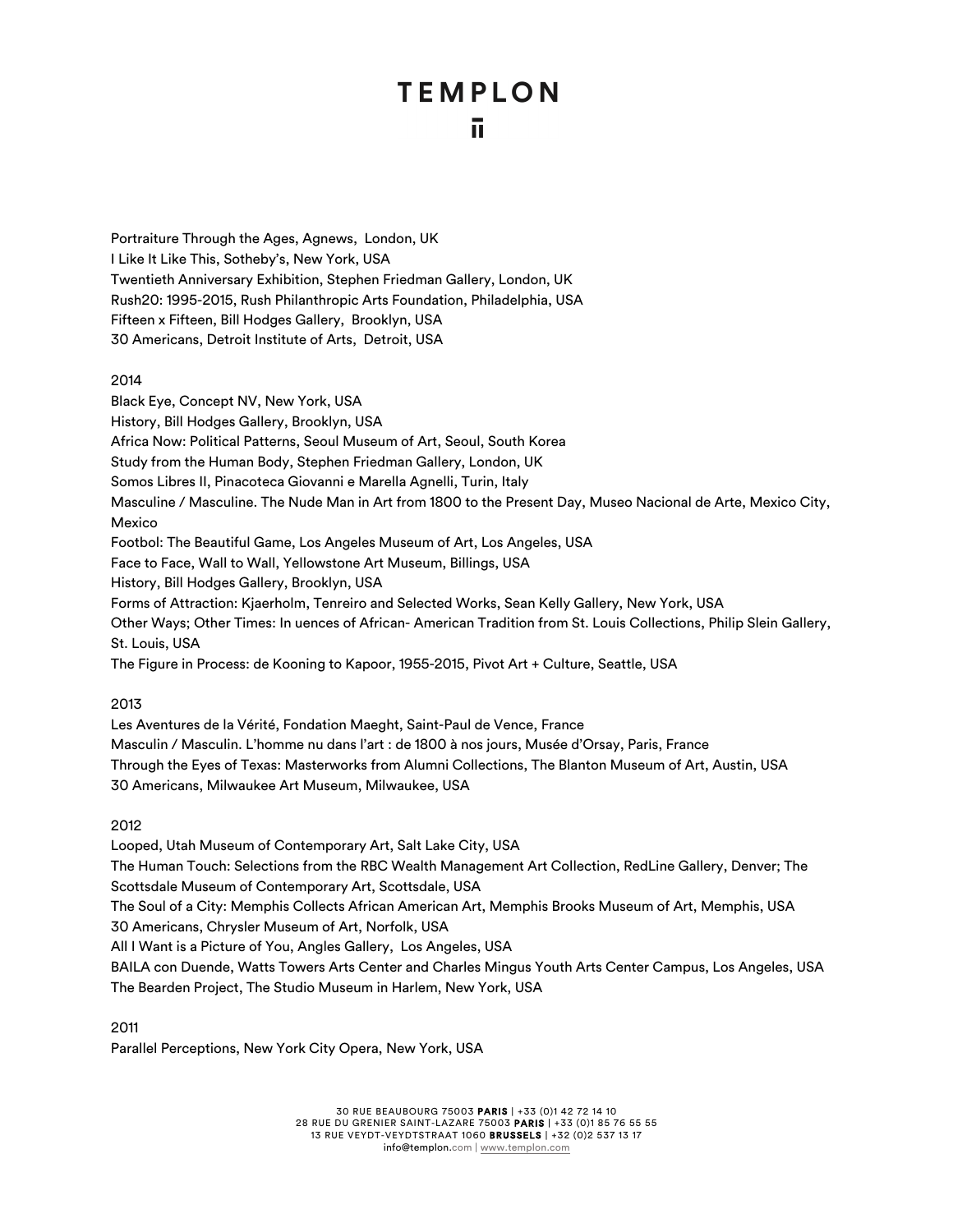# **TEMPLON** īī.

Who, What, Wear: Selections from the Permanent Collection, Studio Museum Harlem, New York, USA Capital Portraits: Treasures from Washington Private Collections, National Portrait Gallery, Smithsonian Institution, Washington, USA

Becoming: Photographs from the Wedge Collection, The Nasher Museum of Art, Duke University, Durham, USA Human Nature: Contemporary Art from the Collection, Broad Contemporary Art Museum (BCAM), Los Angeles County Museum of Art (LACMA), Los Angeles, USA

Beyond Bling: Voices of Hip-Hop in Art, Ringling Museum of Art, Sarasota, USA

30 Americans: Rubell Family Collection, Corcoran Gallery of Art, Washington, USA

For a Long Time, Roberts & Tilton, Los Angeles, USA

RE-Envisioning the Baroque, I.D.E.A. at Colorado College, Colorado Springs, USA

### 2010

Size Does Matter, FLAG Art Foundation, New York, USA Passion Fruits, Collectors Room, Berlin, Germany The Global Africa Project Exhibition, Museum of Arts and Design, New York, USA Personal Identities: Contemporary Portraits, Sonoma State University Art Gallery, Rohnert Park, USA Pattern ID, Akron Art Museum, Akron, USA Individual to Icon: Portraits of the Famous and Almost Famous from Folk Art to Facebook, Plains Art Museum, Fargo, USA 30 Americans: Rubell Family Collection, Corcoran Gallery of Art, Washington, USA The Gleaners: Contemporary Art from the Collection of Sarah and Jim Taylor, Vicki Myhren Gallery, University of Denver School of Art, Denver, USA Wild Thing, Roberts & Tilton, Los Angeles, USA Summer Surprises, Pennsylvania Academy of the Fine Arts, Philadelphia, USA The Library of Babel / In and Out of Place, 176 Zabludowicz Collection, London, UK Searching for the Heart of Black Identity: Art and the Contemporary African American Experience, Kentucky Museum of Art and Craft, Louisville, USA From Then to Now: Masterworks Contemporary African American Art, Museum of Contemporary Art, Cleveland, USA

## 2009

Recon guring the Body in American Art, 1820-2009, National Academy Museum, New York, USA Creating Identity: Portraits, Today 21C Museum, Louisville, USA Other People: Portraits from Grunwald and Hammer Collections, Hammer Museum, Los Angeles, USA Enchantment, Joselo Gallery, Hartford, USA

## 2008

30 Americans, Rubell Family Collection, Miami, USA Macrocosm, Roberts & Tilton, Los Angeles, USA 21: Contemporary Art at the Brooklyn Museum, The Brooklyn Museum, Brooklyn, USA RECOGNIZE! Hip Hop and Contemporary Portraiture, National Portrait Gallery, Smithsonian Institution,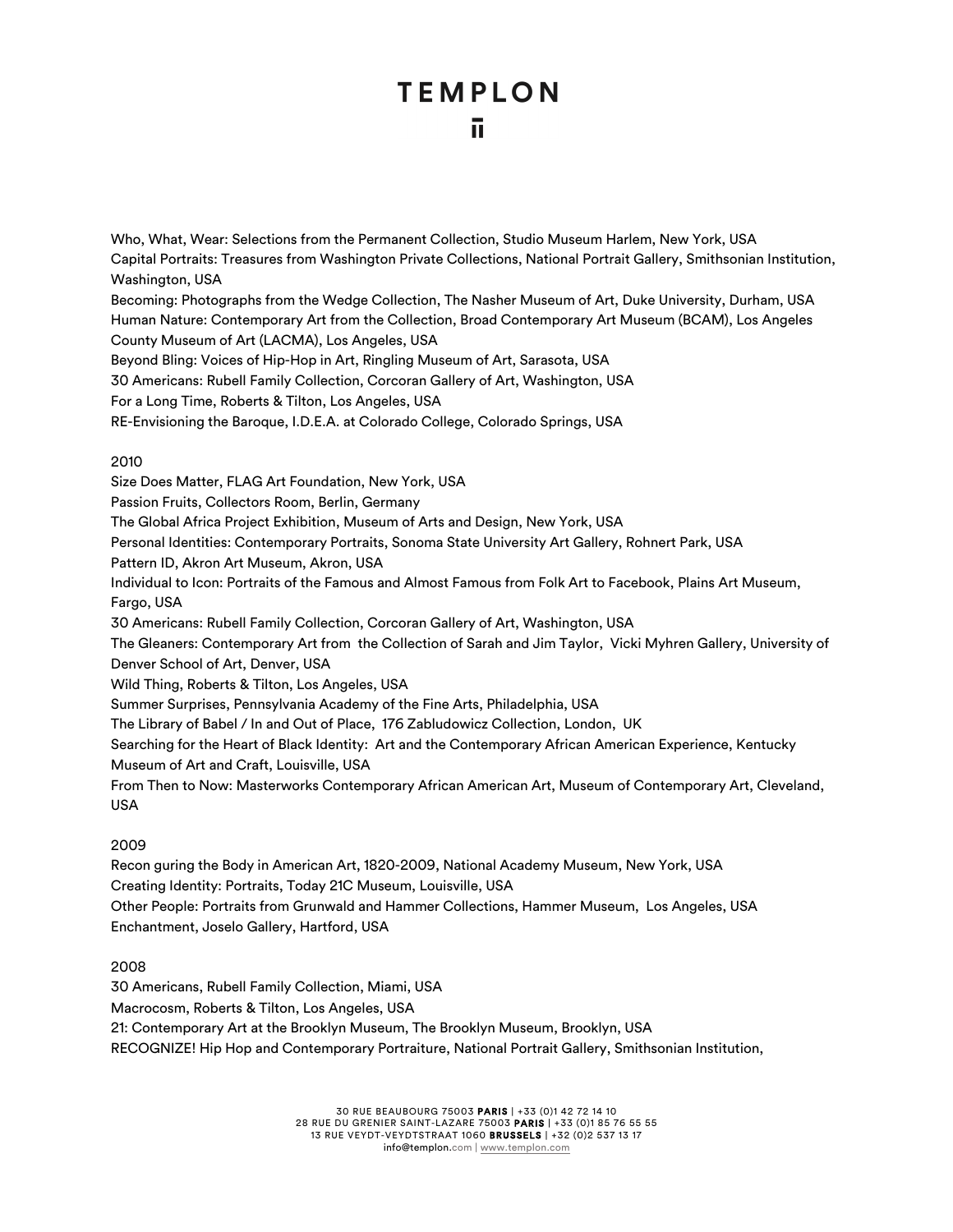# **TEMPLON** īī.

Washington, USA Selected Drawings, Museum of Contemporary Art, Cleveland, USA Down, Museum of Contemporary Art, Detroit, USA

### 2007

New York States of Mind, Queens Museum of Art, Queens, USA Crossing the Line: African American Artists in the Jacqueline Bradley and Clarence Otis Jr. Collection, Cornell Fine Arts Museum, Orlando, USA Commemorating 30 Years (1976 – 2007): Part Three (1991 – 2007), Rhona Ho man Gallery, Chicago, USA The Blake Byrne Collection, The Nasher Museum of Contemporary Art, Duke University, Durham, USA

### 2006

Do Not Stack, Roberts & Tilton, Los Angeles, USA Black Alphabet: ConTEXTS of Contemporary African-American Art, Zacheta National Gallery of Art, Warsaw, Poland Down By Law, Wrong Gallery, Sondra Gilman Gallery, Whitney Museum, New York, USA Hangar-7 Edition 4, Salzburg Airport, Salzburg, Austria Rede ned: Modern and Contemporary Art from the Collection, Corcoran Gallery of Art, Washington, USA Relics and Remnants, Jamaica Center for Arts and Learning, New York, USA

#### 2005

Maximum Flavor, ACA Gallery, Atlanta College of Art, Atlanta, USA Neo-Baroque, Tema Celeste, Verona, Italia Neovernacular, Turner Gallery, Los Angeles, USA Kehinde Wiley/Sabeen Raja: New Paintings, Conner Contemporary Art, Washington, USA

## 2004

Eye of the Needle, Roberts & Tilton, Los Angeles, USA Glory, Glamour & Gold, The Proposition, New York, USA She's Come Undone, Greenberg Van Doren, New York, USA The New York Mets and Our National Pastime, Queens Museum of Art, Queens, USA Beauty, Kravets + Wehby, New York, USA African American Artists in Los Angeles, A Survey Exhibition: Fade, City of Los Angeles Cultural A airs Department, Los Angeles, USA

## 2003

Praha Biennale 1: Peripheries Become the Center, National Gallery, Veletrzni Palac, Prague, Czech Republic Superreal, Marella, Milan, Italy New Wave, Kravets Wehby Gallery, New York, USA Re: Figure, The Guhlberg Gallery, College of DuPage, Glen Ellyn, USA

2002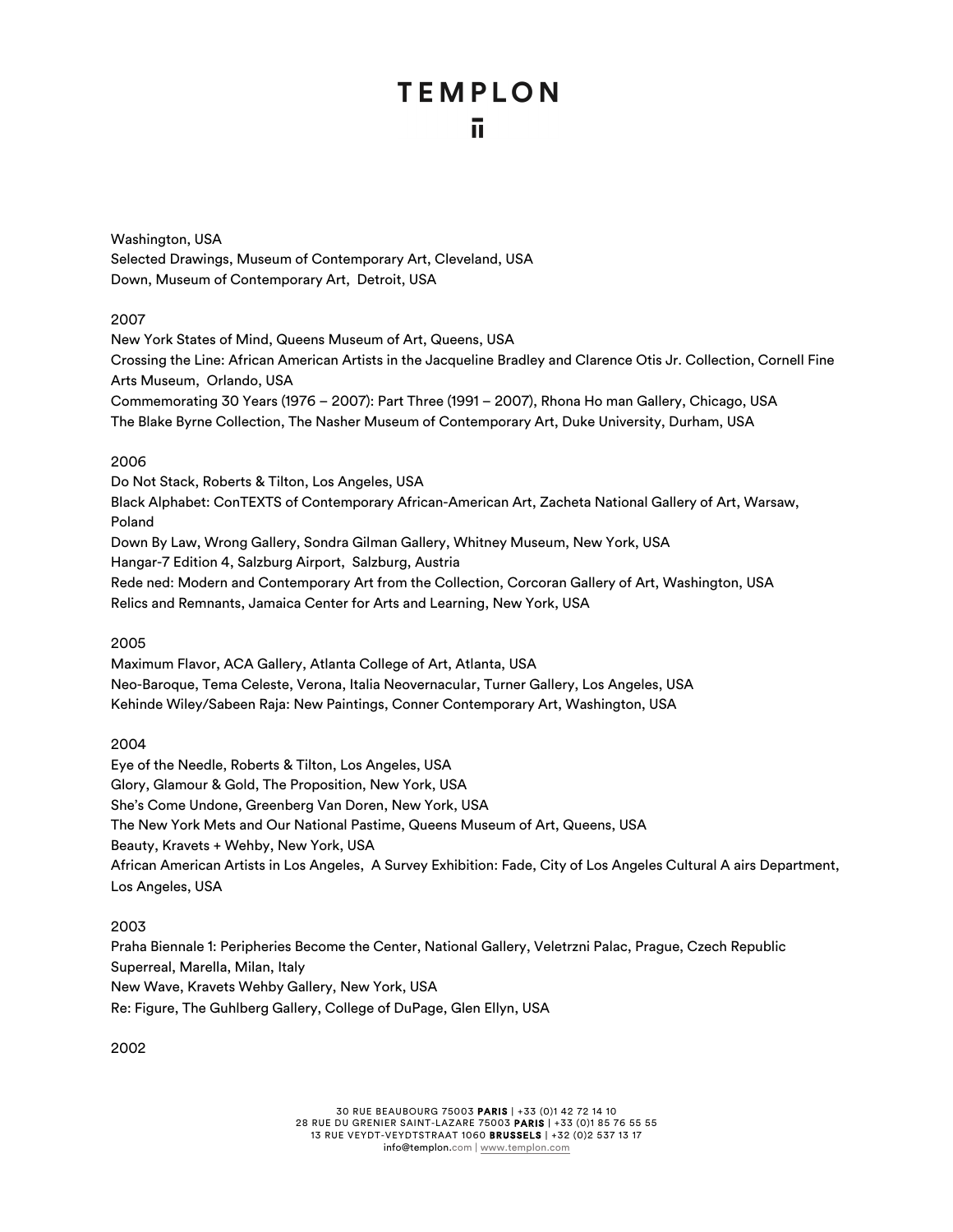Painting as Paradox, Artists Space, New York, USA Mass Appeal, Gallery 101, Ottawa, Canada Ironic/ Iconic, The Studio Museum of Harlem, New York, USA Black Romantic, The Studio Museum of Harlem, New York, USA

2001

It's Bigger Than Hip Hop, Rush Arts, New York, USA

#### PUBLIC COLLECTIONS

21C Museum, Louisville, USA Columbus Museum of Art, Columbus, USA Denver Art Museum, Denver, USA Detroit Institute of Arts, Detroit, USA Harn Museum of Art, Gainesville, USA Herbert F. Johnson Museum of Art, Cornell University, Ithaca, USA High Museum of Art, Atlanta, USA Kansas City Art Museum, Kansas City, USA Los Angeles County Museum of Art, Los Angeles, USA Metropolitan Museum of Art, New York, USA Miami Art Museum, Miami, USA Milwaukee Art Museum, Milwaukee, USA Minneapolis Institute of Art, Minneapolis, USA Mint Museum of Art, Charlotte, USA Modern Art Museum of Fort Worth, Fort Worth, USA Museum of Contemporary Art, Los Angeles, USA Museum of Fine Arts, Boston, USA Nasher Museum of Art, Chapel Hill, USA Nerman Museum of Contemporary Art, Johnson County Community College, Overland Park, USA Oak Park Library, Chicago, USA Oklahoma City Museum Of Art, Oklahoma, USA Pennsylvania Academy of the Fine Arts, Philadelphia, USA Phoenix Art Museum, Phoenix, USA Saint Louis Art Museum, Saint Louis, USA San Antonio Museum of Art, San Antonio, USA Seattle Museum of Art, Seattle, USA The Brooklyn Museum of Art, Brooklyn, USA The Flag Art Foundation, New York, USA The Hammer Museum, Los Angeles, USA The Jewish Museum, New York, USA The Rubell Family Collection, Miami, USA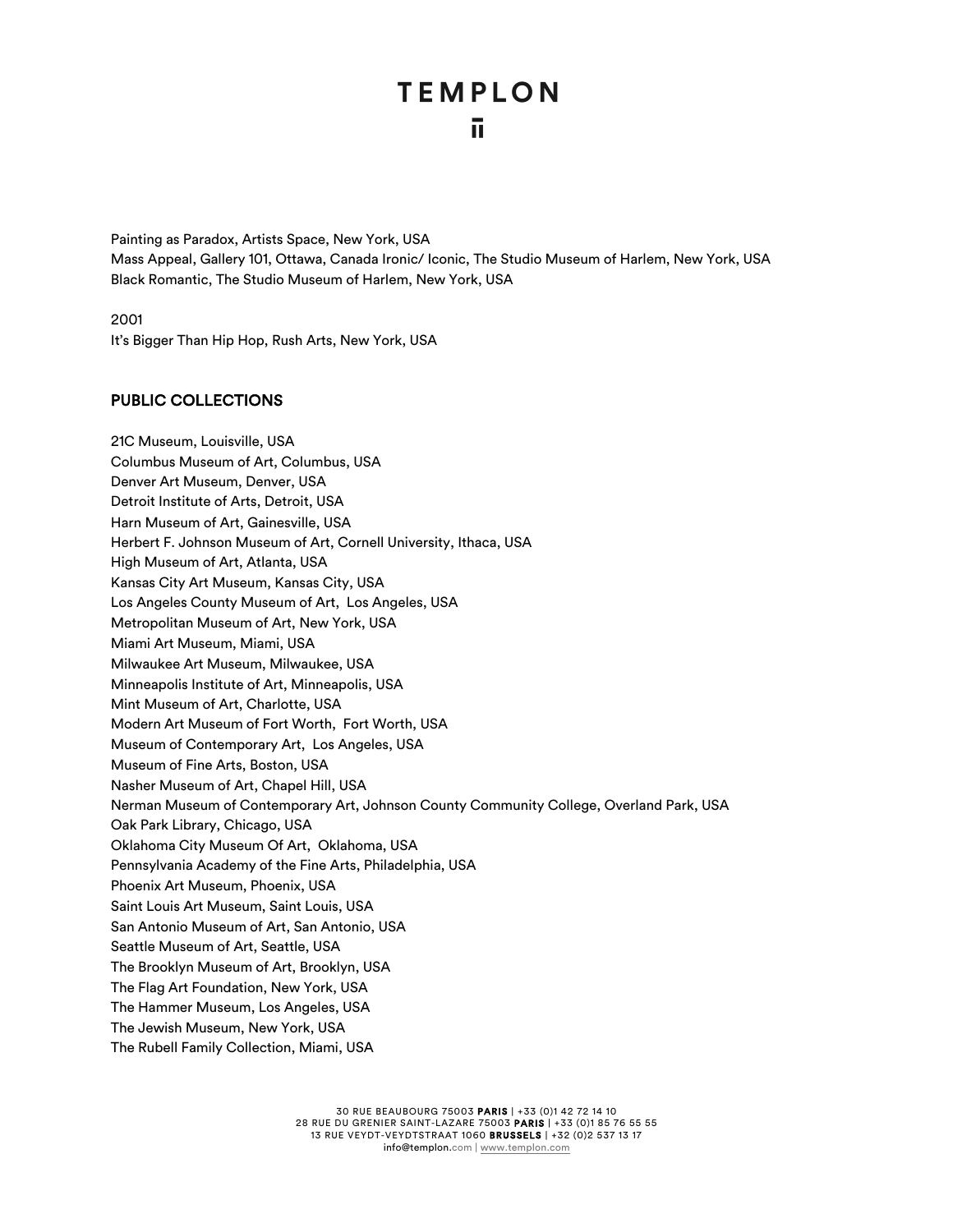The Sender Collection, New York, USA The Stained Glass Museum, South Triforium, Ely, Cambridgeshire (UK) The Studio Museum of Harlem, New York, USA The Zabludowicz Collection, London, UK Toledo Museum of Art, Toledo, USA Virginia Museum of Fine Arts, Richmond, USA Walker Art Center, Minneapolis, USA Crystal Bridges Museum of American Art, Bentonville, USA

## PROJECTS

2021

Go – permanente installation, The Moynihan Train Hall, Penn Station, New York, USA

2019

Monumental bronze equestrian statue, Times Square, New York, USA Black Rock Senegal, Dakar, Senegal

2018

Official portrait of President Barack Obama, National Portrait Gallery, Smithsonian Institution, Washington, USA

2014

Modern Kings of Culture, a collaboration with Grey Goose Iconic, 26th Annual ADAA Show Kehinde Wiley : An Economy of Grace, documentary film FIFA World Cup Brazil Official Art Print Edition

2011 Chuck Close & Kehinde Wiley: Art Adds 2, Taxicab project, Art Production Fund, New York, USA Parallel Perceptions, New York City Opera Project

2009 PUMA World Cup project - PUMA Africa collection

2006 Nike Billboard Project, Los Angeles, USA

2005 VH1 Hip Hop Honors Awards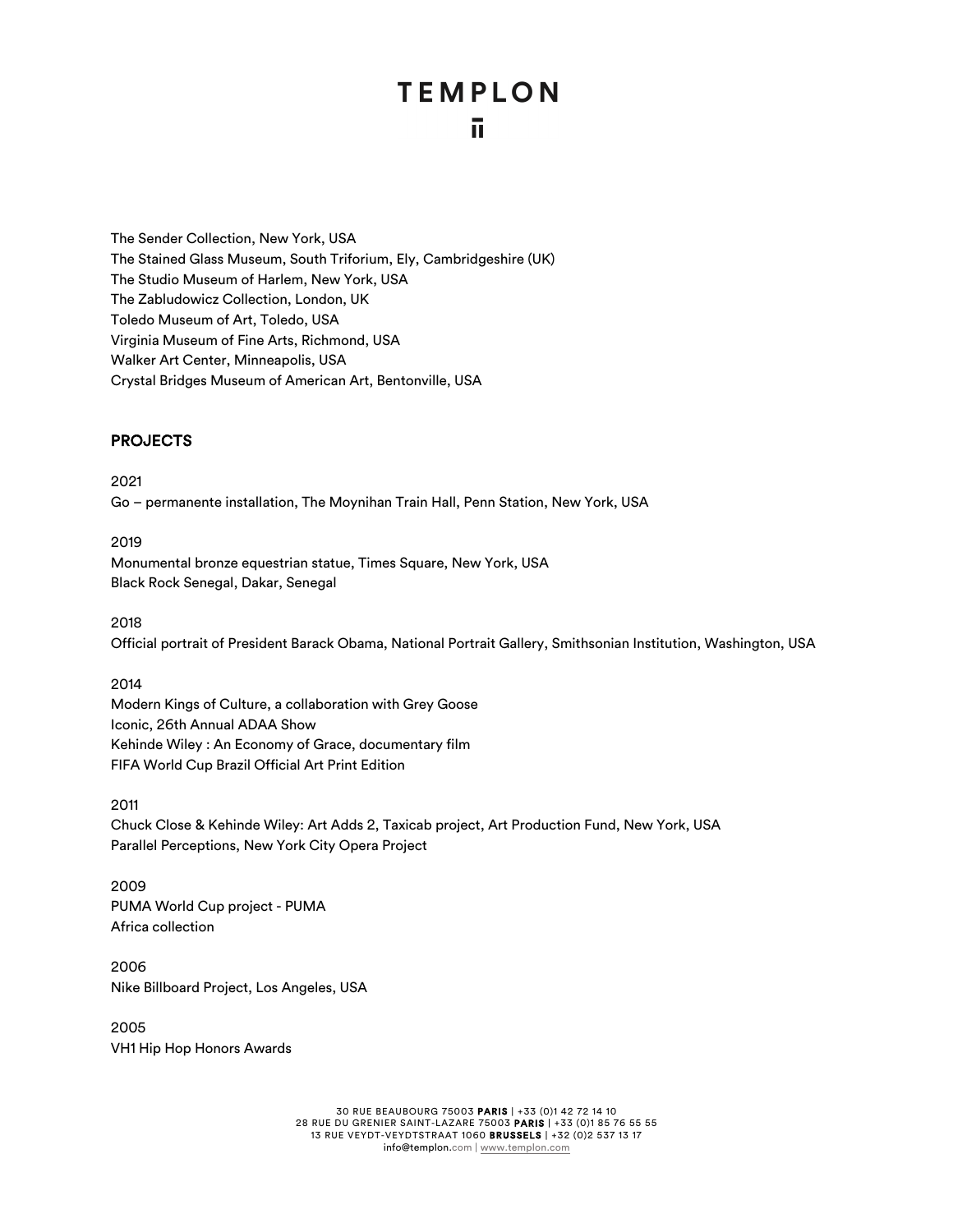# **TEMPLON** ū.

Infiniti in Black, ad campaign BET Awards, Entry of Paris of the Dauphin

## AWARDS

2020 Chevalier of the Ordre des Arts et des Lettres, Brooklyn Museum, NY, USA

2019 Gordon Parks Foundation Award

2018 W.E.B Du Bois Medal

2015 The US State Department Medal of Arts

2014 The Brooklyn Museum Asher B. Durand Award for Artistic Achievement

2013 American Federation for Arts Cultural Leadership Award

2012 Pratt Legend Award

2011 New York City Art Teachers Association/United Federation of Teachers, Artist of the Year Award Canteen Magazine, Artist of the Year Award

2010 USA Network, Character Approved Award

2008 Americans for the Arts, Young Artist Award for Artistic Excellence

2002 Rema Hort Mann Foundation Grant Recipient Studio Museum Harlem, Artist in Residence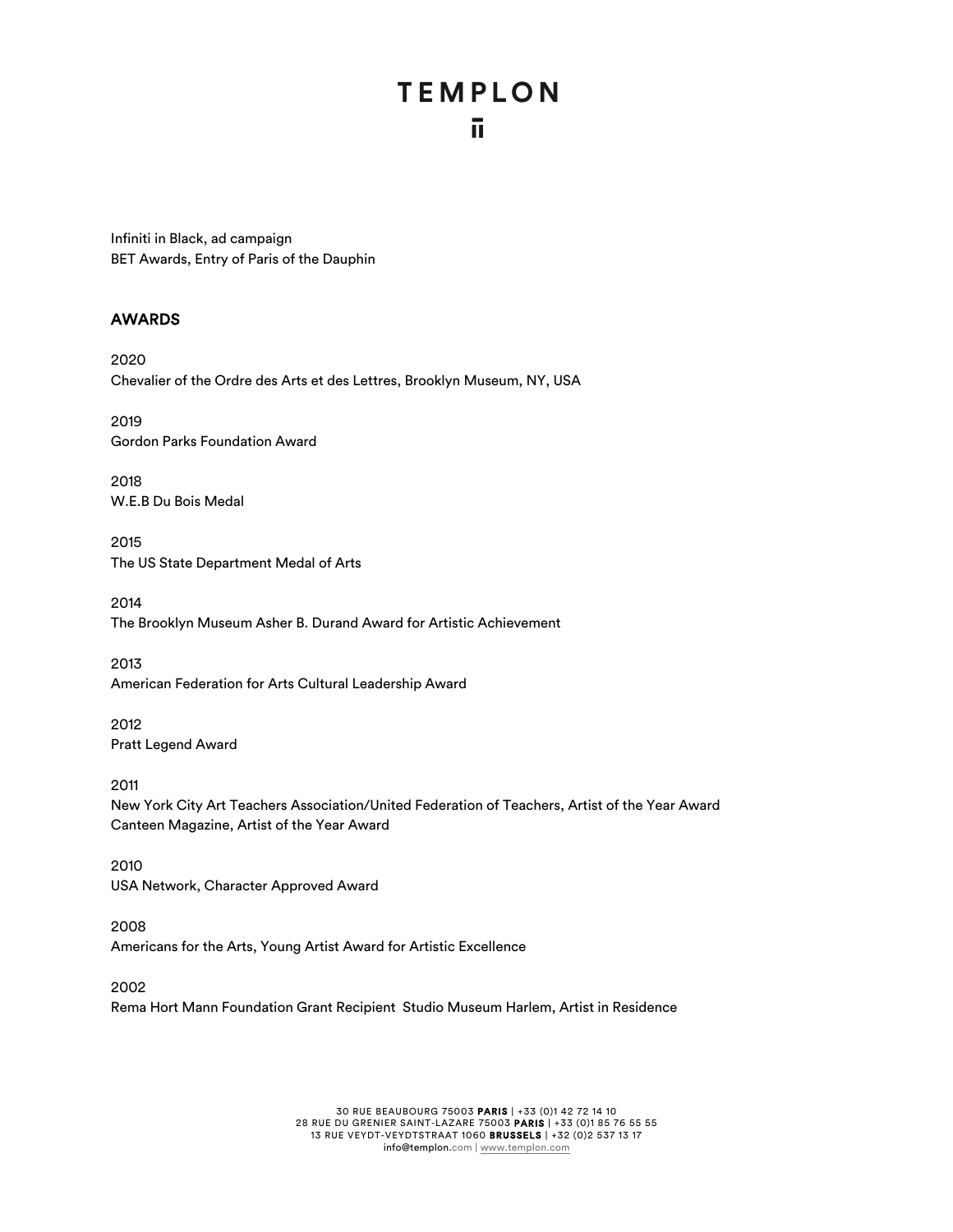### **CONFERENCES**

#### 2016

Minneapolis Institute of the Arts, Minneapolis, USA Modern Art Museum of Fort Worth, USA Phoenix Art Museum Phoenix, USA Wadsworth Atheneum, Hartford, USA

#### 2015

New York Public Library, New York, USA The Brooklyn Museum, Brooklyn, USA University of Akron, Akron, USA Cleveland Museum of Art, Cleveland, USA Modern Museum of Art, Fort Worth, USA

#### 2014

New York Academy of Art, New York, USA Taft Museum, Cincinnati, USA Virginia Tech Center for the Arts, Blacksburg, USA

#### 2013

Tate Collective, Tate Britain, London, UK Boise Museum of Art, Boise, USA Edna Manley College, Kingston, Jamaica Ten Years of Painting, Museum of Fine Arts, Boston, USA The World Stage: Israel, The Contemporary Jewish Museum, San Francisco, USA Phoenix Art Museum, Phoenix, USA

2012 The World Stage: Israel, The Jewish Museum, New York, USA

#### 2011

Kehinde Wiley and Andre Leon Talle In Conversation, SCAD Museum of Art, Savannah, USA National Museum of African Art, Smithsonian Institution, Washington, USA Phoenix Art Museum, Phoenix, USA Los Angeles County Museum of Art, Los Angeles, USA

2010 High Museum of Art, Atlanta, USA

2009